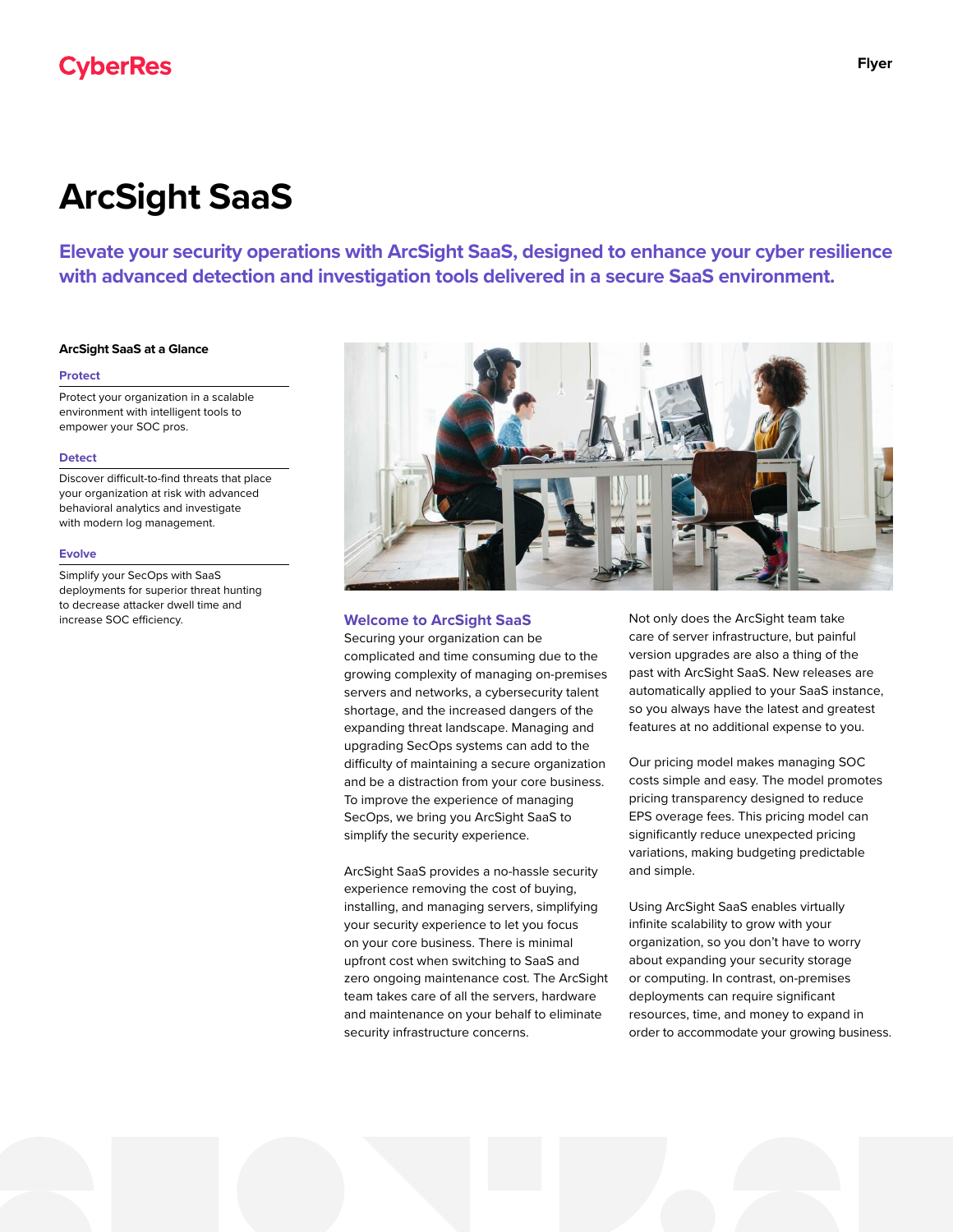# **ArcSight SaaS Capabilities**

ArcSight SaaS features a range of solutions that work together to fit the needs of your SOC with intuitive log management, advanced behavioral analytics, long-term data retention for compliance, reporting, personalized dashboards and visualizations, outlier and anomaly detection, and more.

#### **Log Management**

ArcSight SaaS makes SIEM log management simple with centralized log analysis tools and hypothesis-driven threat hunting tools to improve threat hunting efficiency. Data can be integrated from a large variety of sources including logs, clickstreams, sensors, stream network traffic, security devices, web servers, custom applications, social media, cloud services and more to improve your data monitoring. Use search and filter capabilities to find exactly what you are looking for to increase the efficacy of threat hunting efforts.

Forensic investigations are made easy with fast on-demand search capabilities within terabytes of data to enable quick and efficient investigation. Optimized for speed, it uses a columnar database reducing time spend waiting for results to load. Search fast, get results faster. ArcSight SaaS also has the capability to run many parallel searches at high speed and to schedule critical searches, so you never lose time while waiting for search results.

ArcSight SaaS provides a statistical analysis method called outlier detection to enhance search and hunt abilities. Outlier detection is an advanced log management capability that enables threat hunters to perform statistical analysis on historical data to find outliers that may indicate potential threats.

### **Compliance**

With data regulations worldwide becoming increasing strict, compliance features such as long-term data retention, safeguards for protected data (PII, PHI, HIPAA, GDPR, etc.), and executive reporting are essential to any SIEM. ArcSight SaaS handles compliance with ease with customized data retention schedules and pre-built reports to quickly communicate information to threat hunters and executives alike. Rest assured that when that breach happens, ArcSight SaaS can improve response time to governmental regulations and reduce costs to comply to local laws.

#### **Dashboards and Reports**

Intuitive visualizations turn data into actionable insights in ArcSight SaaS with modern dashboards for viewing trends

at-a-glance. Enjoy customized visuals and personalized dashboards that can be purpose built for specific use cases including executive reporting, trend analysis, and more.

#### **Behavioral Analytics**

Designed to detect even the most subtle of threats, ArcSight SaaS comes with behavioral analytics to enhance your threat detection capabilities, shedding light on elusive threats that often fly under the radar. ArcSight SaaS behavioral analytics is powered by adaptive unsupervised machine learning, a branch of artificial intelligence (AI), that monitors entities on